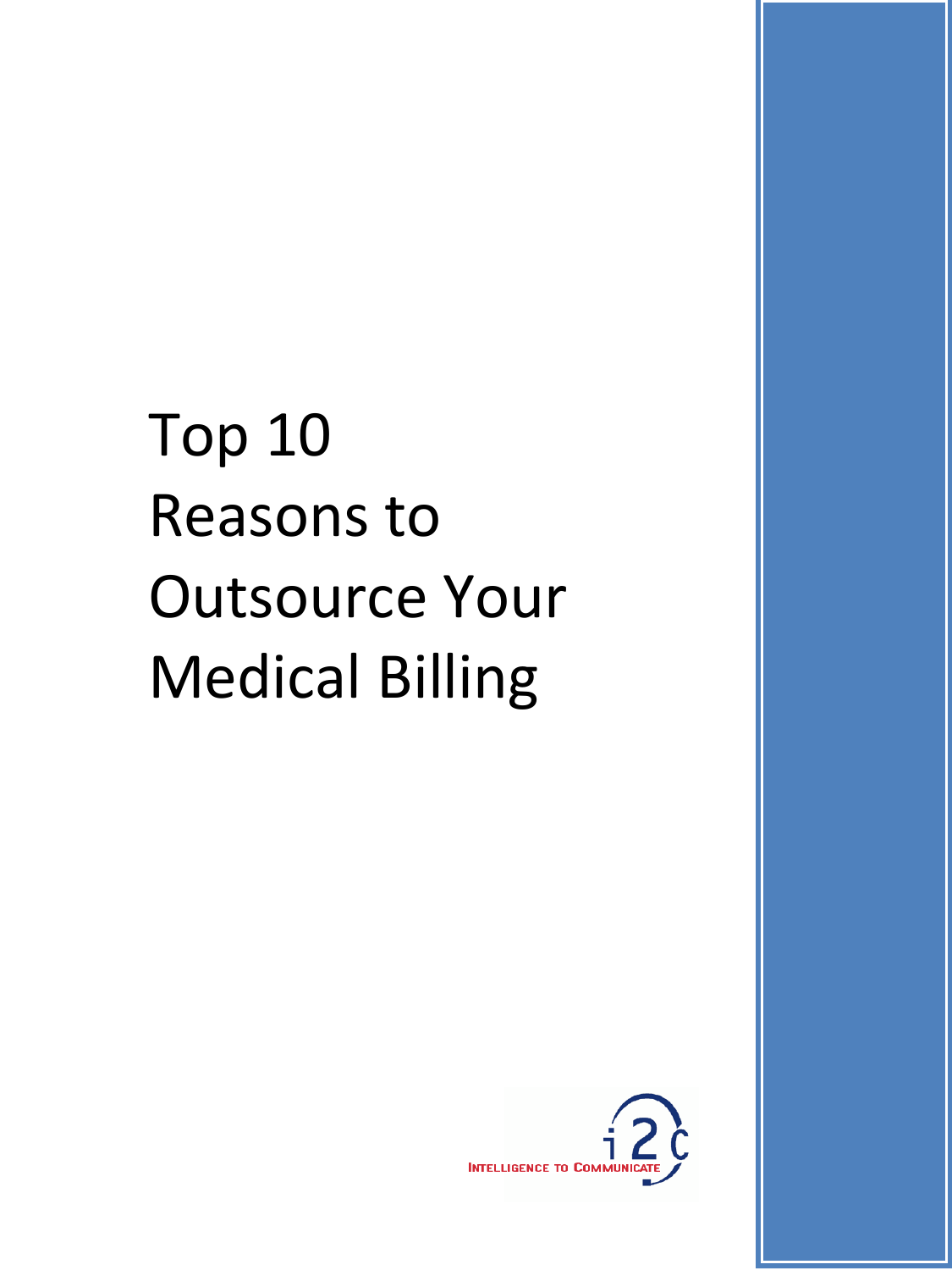

## What is outsourcing?

Subcontracting, Support Managed services However you define it, outsourcing has become the hot, creative solution that is helping more and more hospital CFOs, Health Information Managers (HIMs), and owners of physician practices like yours do more with less. Less money, Less time, Less resources.

In these challenging times of tight budgets, compressed deadlines, exploding amounts of information, and stringent compliance regulations, managing billing yourself can cost you in more ways than one. That's why outsourcing has become such an attractive solution for so many.

While outsourcing is not a new concept, it might be new to you. And when done correctly, it's a pain‐free process that gives you the freedom to focus on more important things, like patient care. Please take a few minutes to read the Top 10 Reasons why it can help you now — and in the long run.

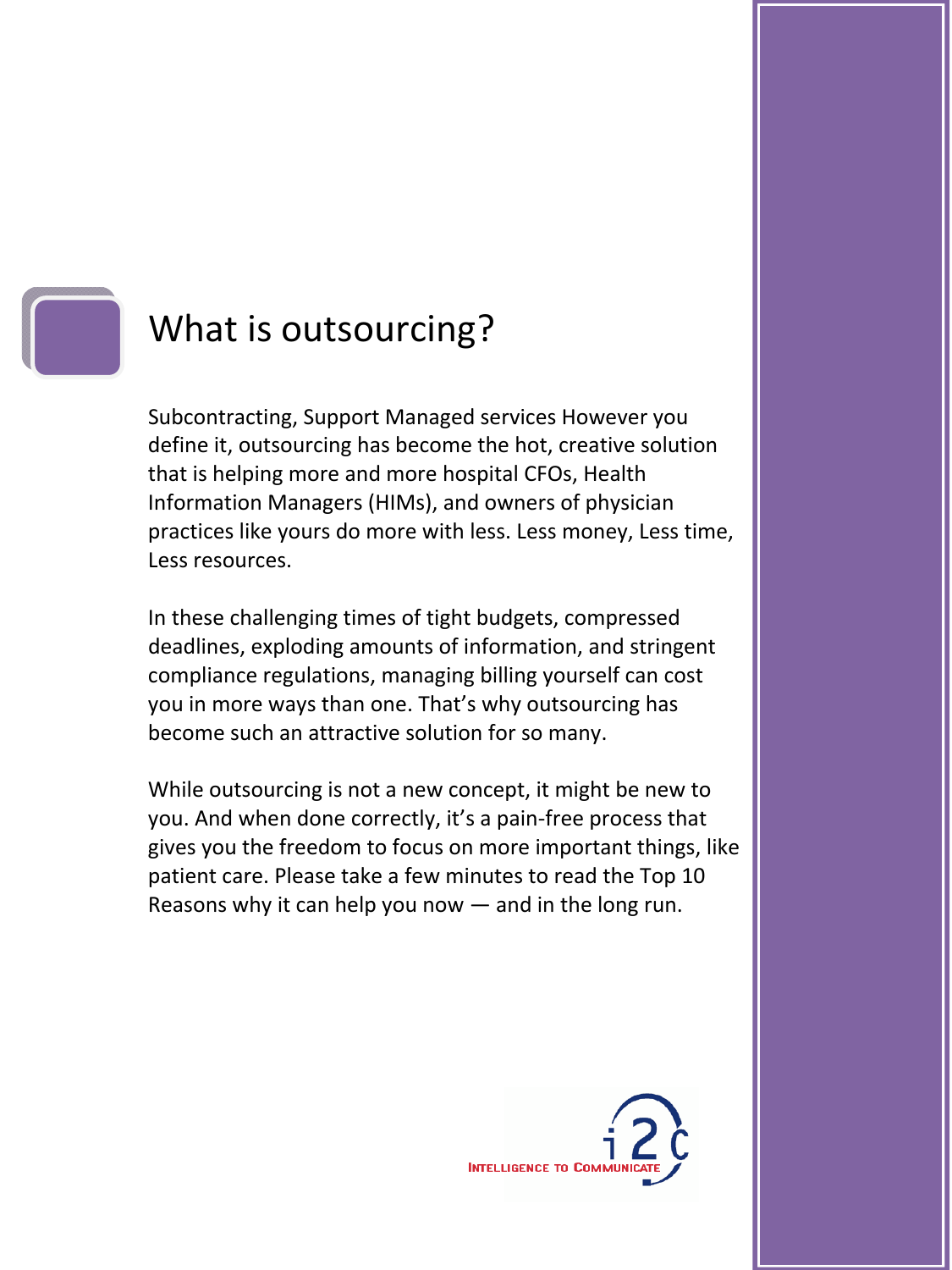#### Increased revenue

Outsourcing your medical billing doesn't mean giving up control. In fact, it's quite the opposite. You'll maintain complete control over your billing and your money. All you lose is the frustration. In fact, many practices feel that they actually have more control over their billing than ever before, thanks to their dedicated outsourced billing staff. A major benefit to outsourcing your billing is finding a solution that's web-based. This lets you have secure Internet access to view financial reports at any time, twenty‐four hours a day, seven days a week. When you outsource, checks and EOBs will continue to get sent to your office/bank account.

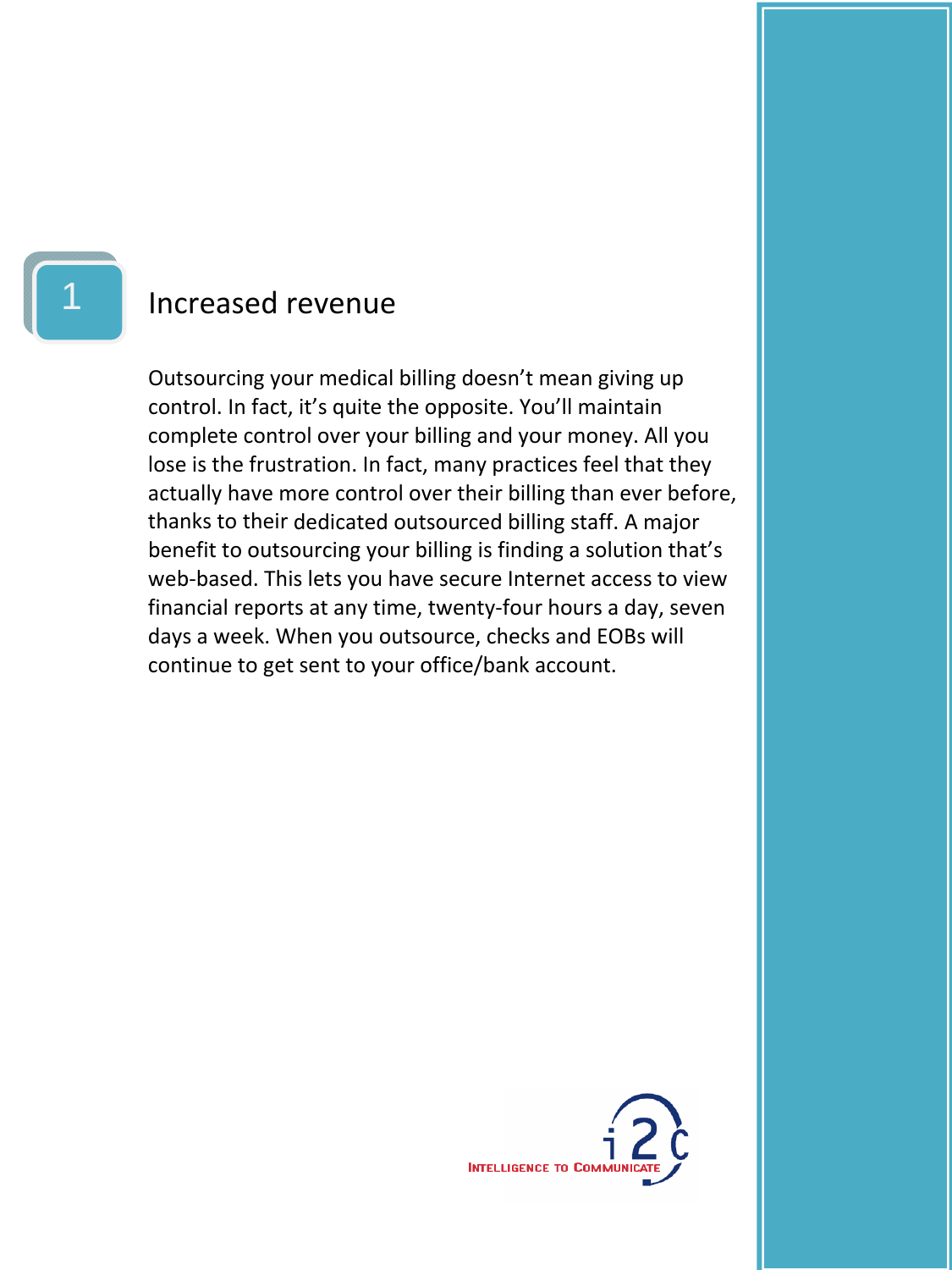#### Control

Outsourcing your medical billing doesn't mean giving up control. In fact, it's quite the opposite. You'll maintain complete control over your billing and your money. All you lose is the frustration. In fact, many practices feel that they actually have more control over their billing than ever before, thanks to their dedicated outsourced billing staff. A major benefit to outsourcing your billing is finding a solution that's web-based. This lets you have secure Internet access to view financial reports at any time, twenty‐four hours a day, seven days a week. As with our other services billing personnel are always available to answer any questions you might have

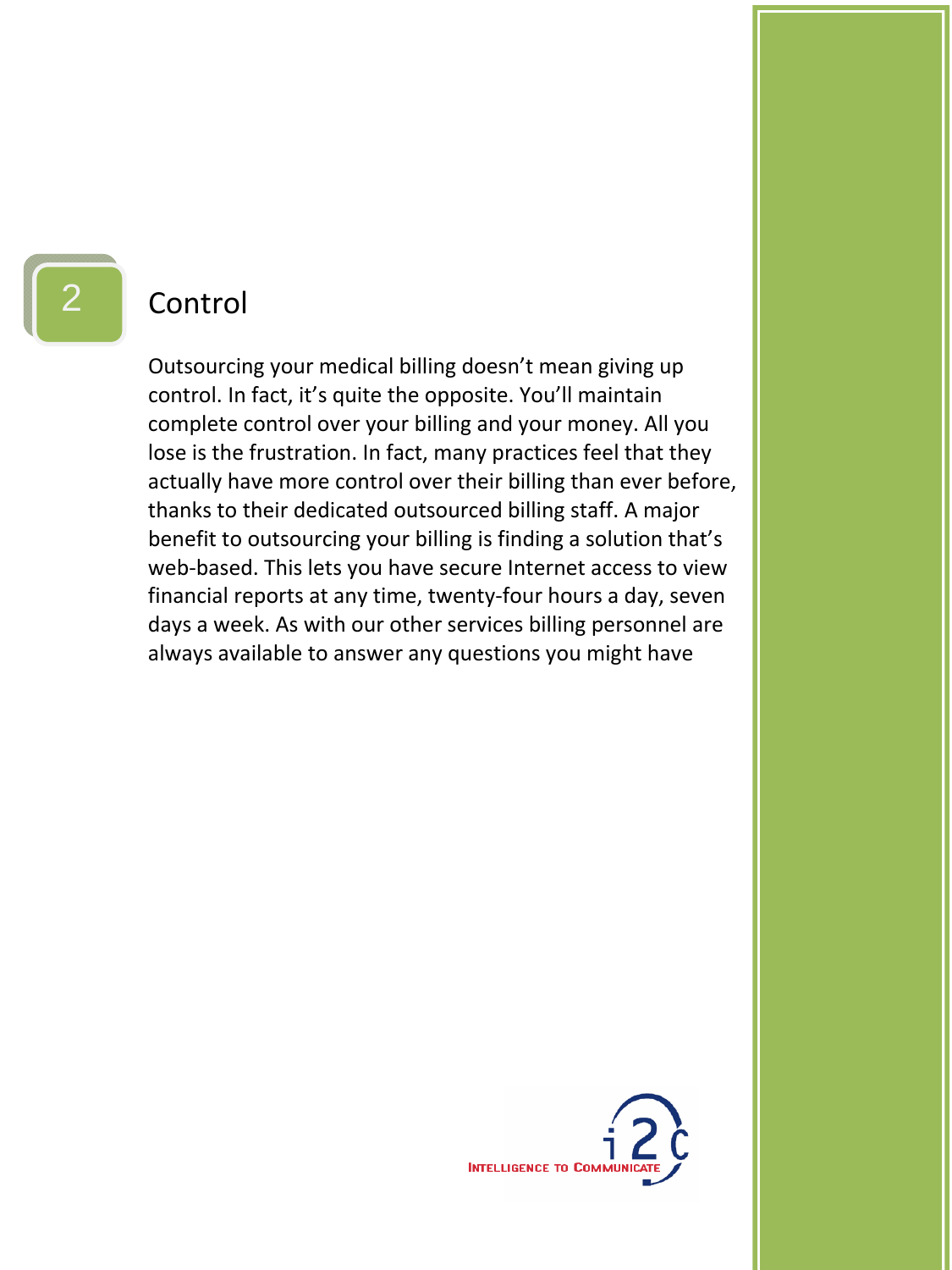#### Dedicated and experienced staff

When you outsource your medical billing, you'll gain a staff of highly trained and credentialed billing specialists whose sole focus is to follow‐up on your claims. These field experts will work exclusively to improve the financial performance of your practice — increasing your revenue and profitability. We will call insurance companies on a continuous basis, ensuring your practice receives the revenue its due. We will follow up on every claim — no matter how small. Claims will be worked on until they have been paid or a valid response for non‐payment has been given. And to ensure accurate information for quicker collections, our staff will even train your staff to make sure the most current and correct patient information is collected.

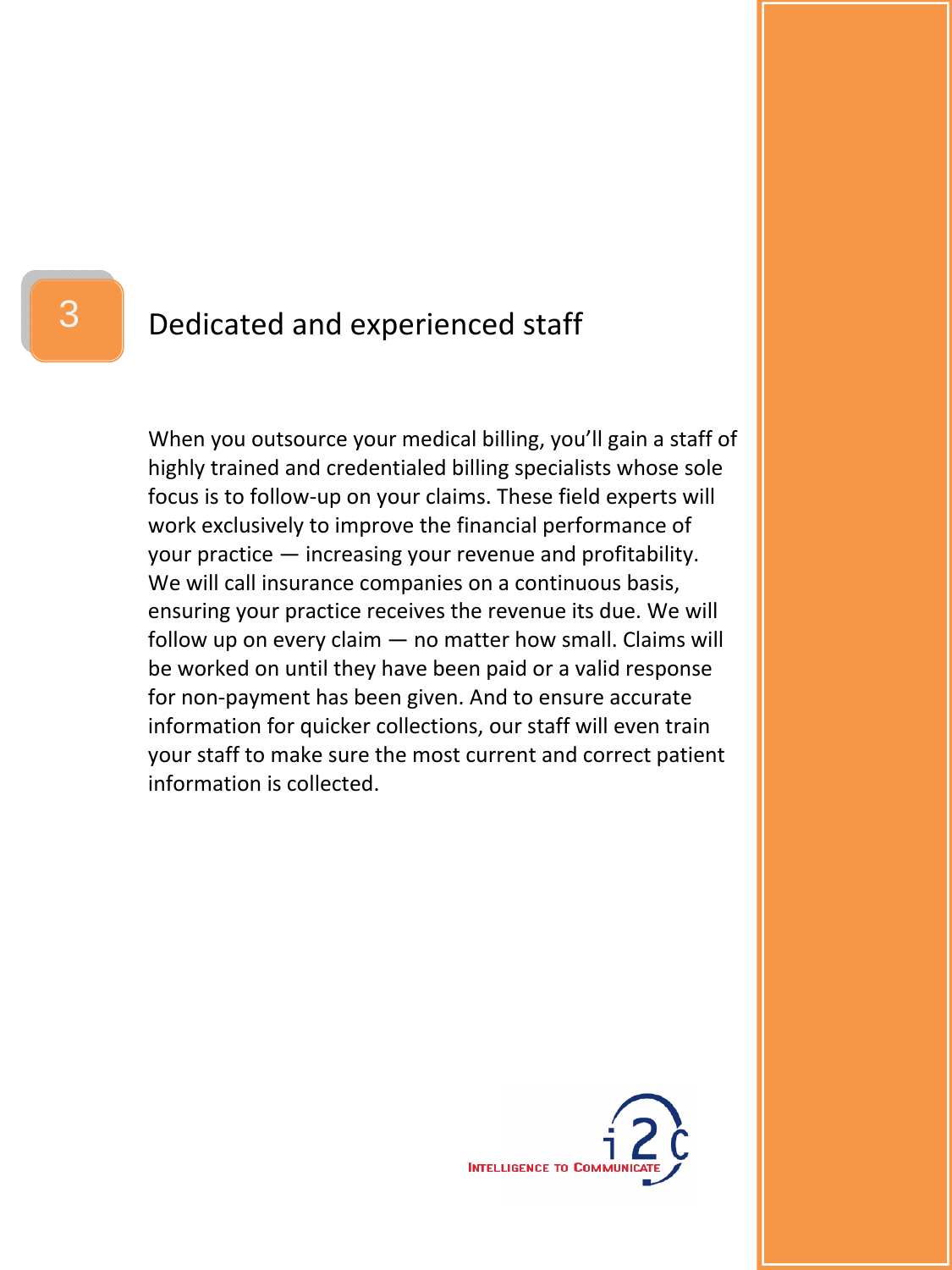#### Measurable results

What are the advantages of outsourcing your medical billing? Well, you'll be able to see them every month. You'll receive report packages that detail the prior month's billing and collections. Think of it as a report card that lets you measure the value of outsourcing and shows you how much more money you're getting back. These reports will give you a clear view of your practice's billing and collections. And if you have any questions, managers are always available to meet with you and selected staff to review the reports and to discuss your progress towards the mutual goal of increased revenue.



4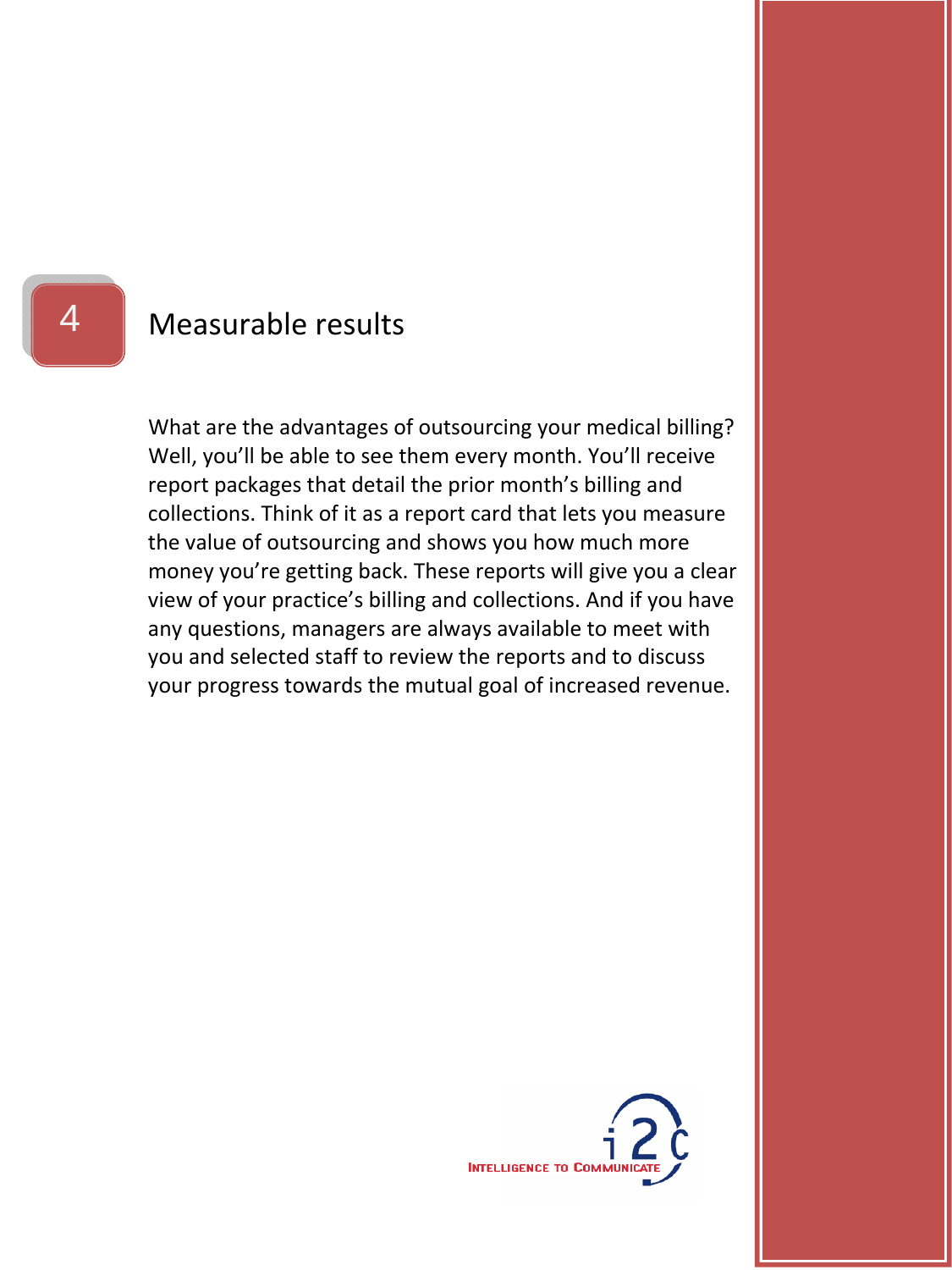#### Safety

Streamlining your billing process and simplifying your workflow by outsourcing is completely safe. Established vendors let you have full visibility into the entire billing process. And their process is 100% HIPAA‐compliant. Your patients' charts will never even have to leave the office. Security is important to your practice and to outsourcing companies. That's why they put safety at the forefront of all their procedures.

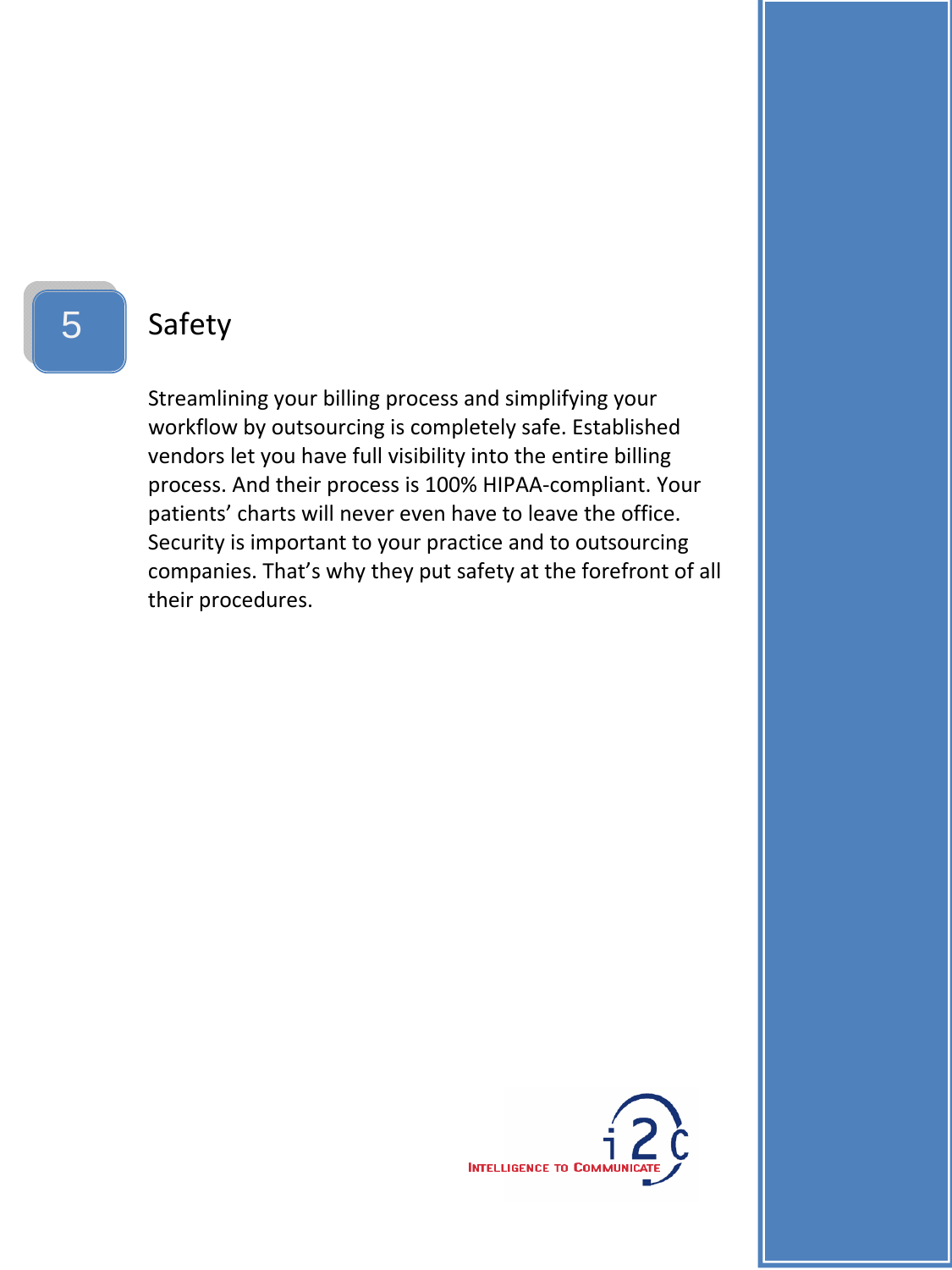#### Frequently changing Regulations

Every day it seems like something new is changing in the insurance world. Keeping up with that rapidly shifting and expanding knowledge base is time consuming and frustrating. Figuring out how to apply new rules consistently is a daunting task and just when you feel like you understand things, they change again. These days medical billing requires constant attention to regulations, publications, guidelines, laws, and more. Who has the time? Outsourced medical billing specialists it's our job to maintain the most up to date information. We keep up with the latest industry regulations, procedures, and requirements so you don't have to providing complete compliance to ensure cleaner claims and quicker settlements.

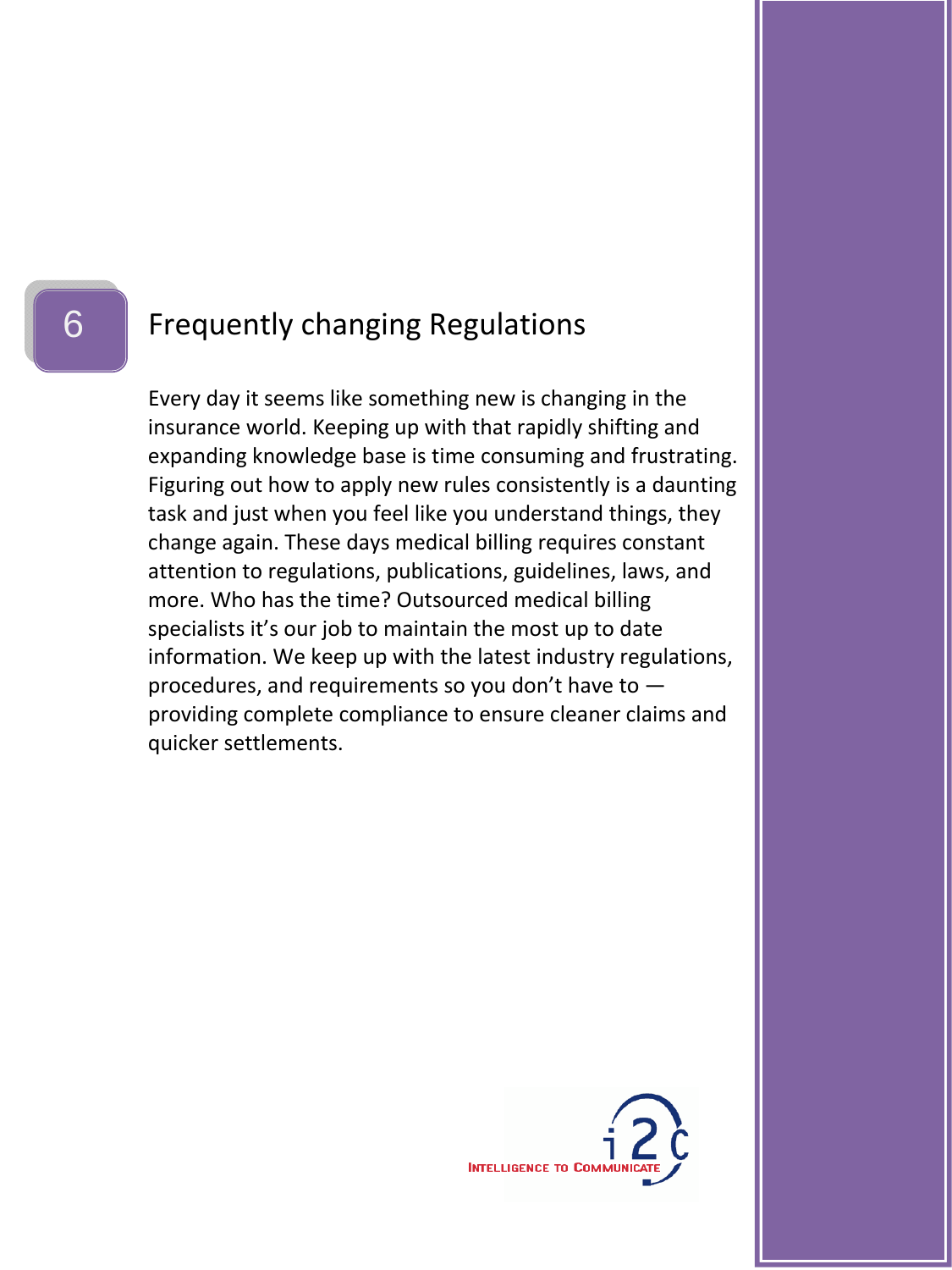#### Labor costs

Did you know that the average practice spends 30‐40% of their collections to perform billing? Outsourcing your medical billing will greatly reduce that cost. That's because there's no need for a billing staff, or space for a billing department. Therefore you can reduce costs associated with salaries, benefits, and office space. You'll no longer have to worry about hiring or staff turnover. Costly training and supervision is now a thing of the past. And you won't need a billing staff to field patient calls. All patient billing inquires can now be handled by your outsourced billing team. They'll take care of printing, mailing, and processing your patient statements. And they'll follow up on any unpaid claims with insurance carriers.



7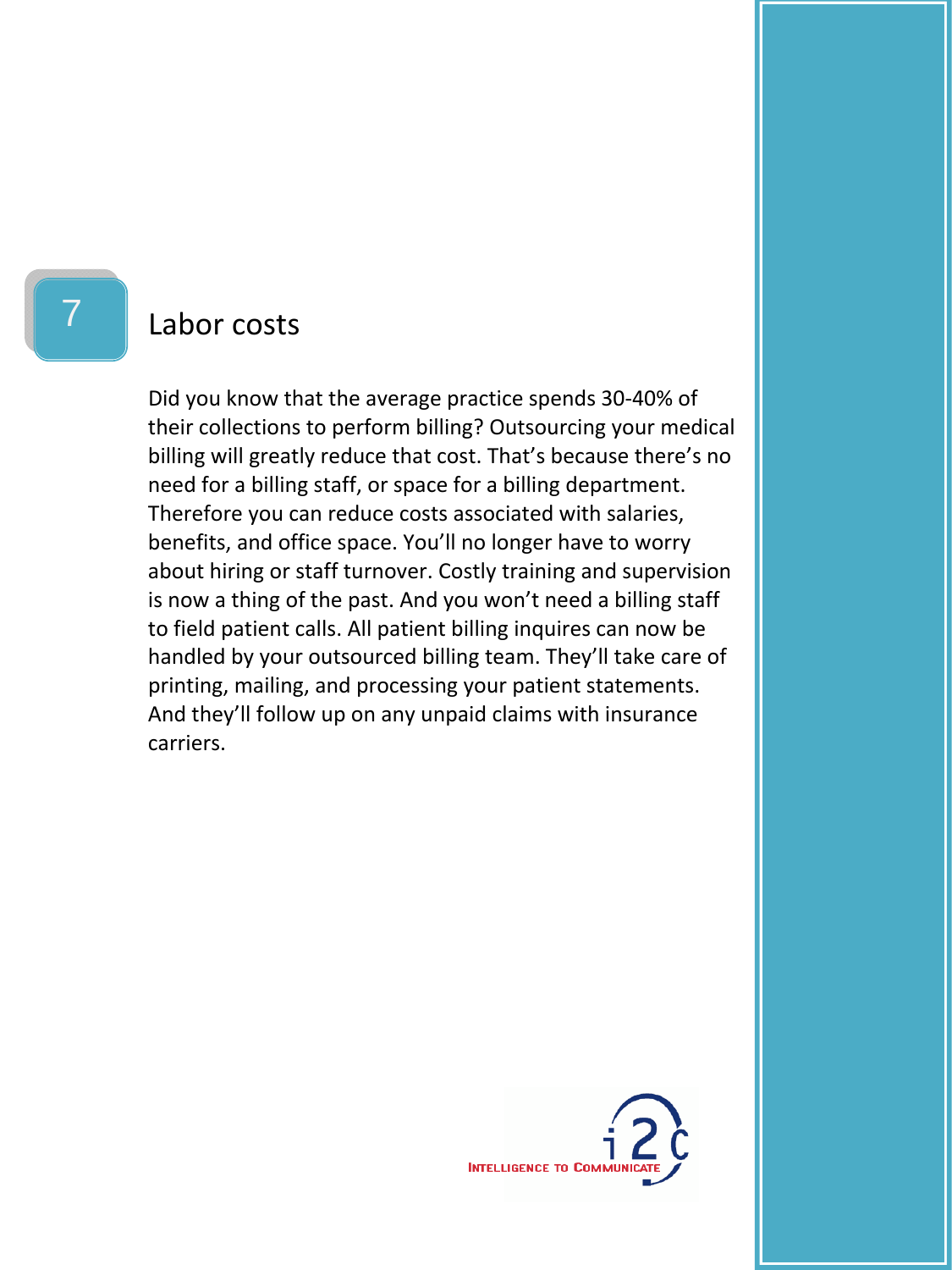#### Medicare and Medicaid

The average single specialty practice has a Medicare population of 42‐49% — with approximately 4‐5% cuts expected each year through 2012. So improving the efficiency of your collections is more important than ever. That's why it's crucial for practices to focus on getting as many reimbursements as they can from other sources to make up for this loss. Outsourcing your billing to dedicated specialists who can focus their time and energy on your billing can help you overcome this challenging time with increased revenue and profit.

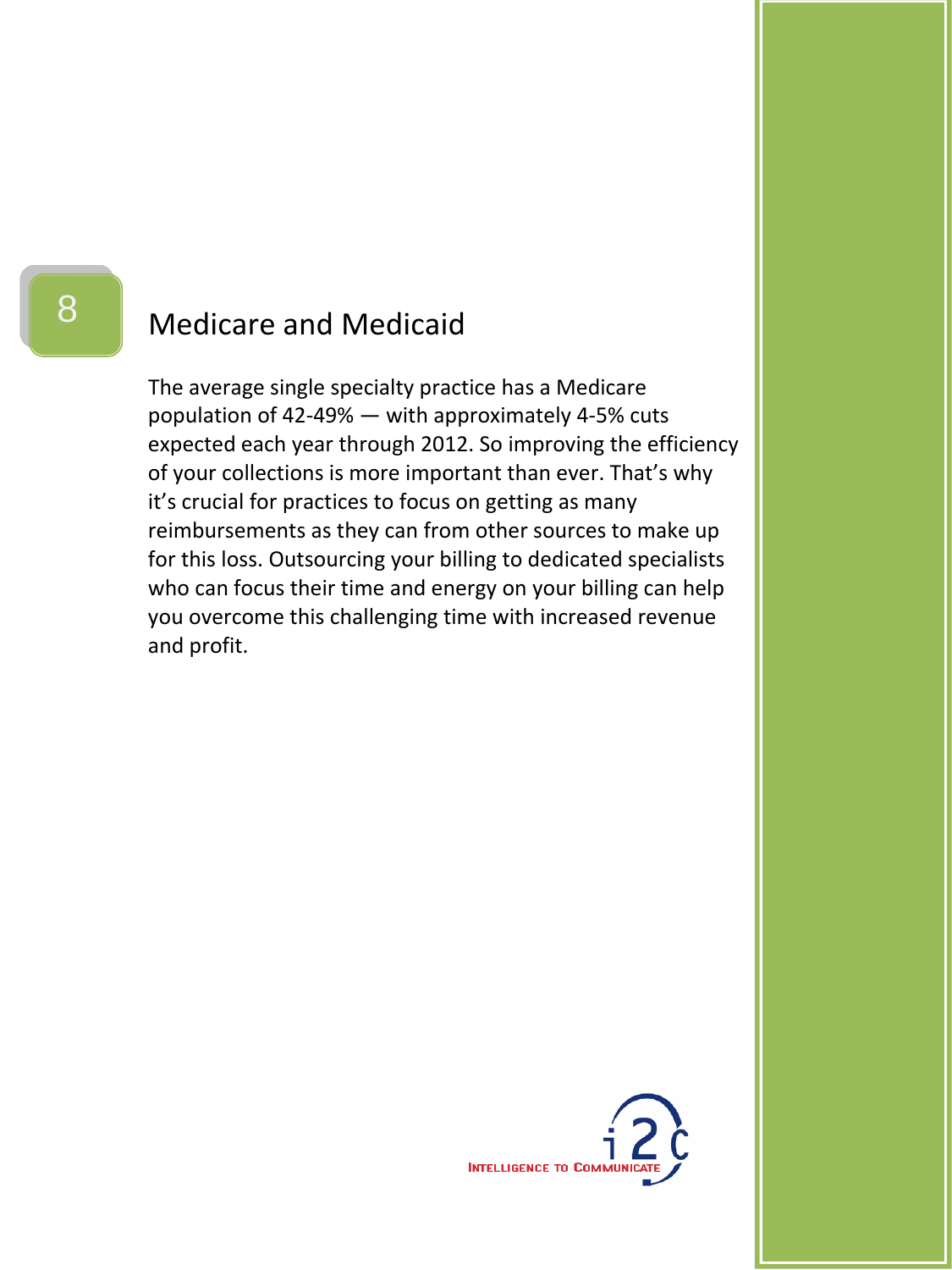#### No capital investment

When you outsource your billing, you'll no longer have to own a billing system or invest in the very latest equipment. You won't have to deal with costly software upgrade investments. In fact, all your expenses for supporting billing are greatly reduced because you won't have to own or maintain a billing system. When you outsource to a web‐ based billing platform, no special hardware or software is required.

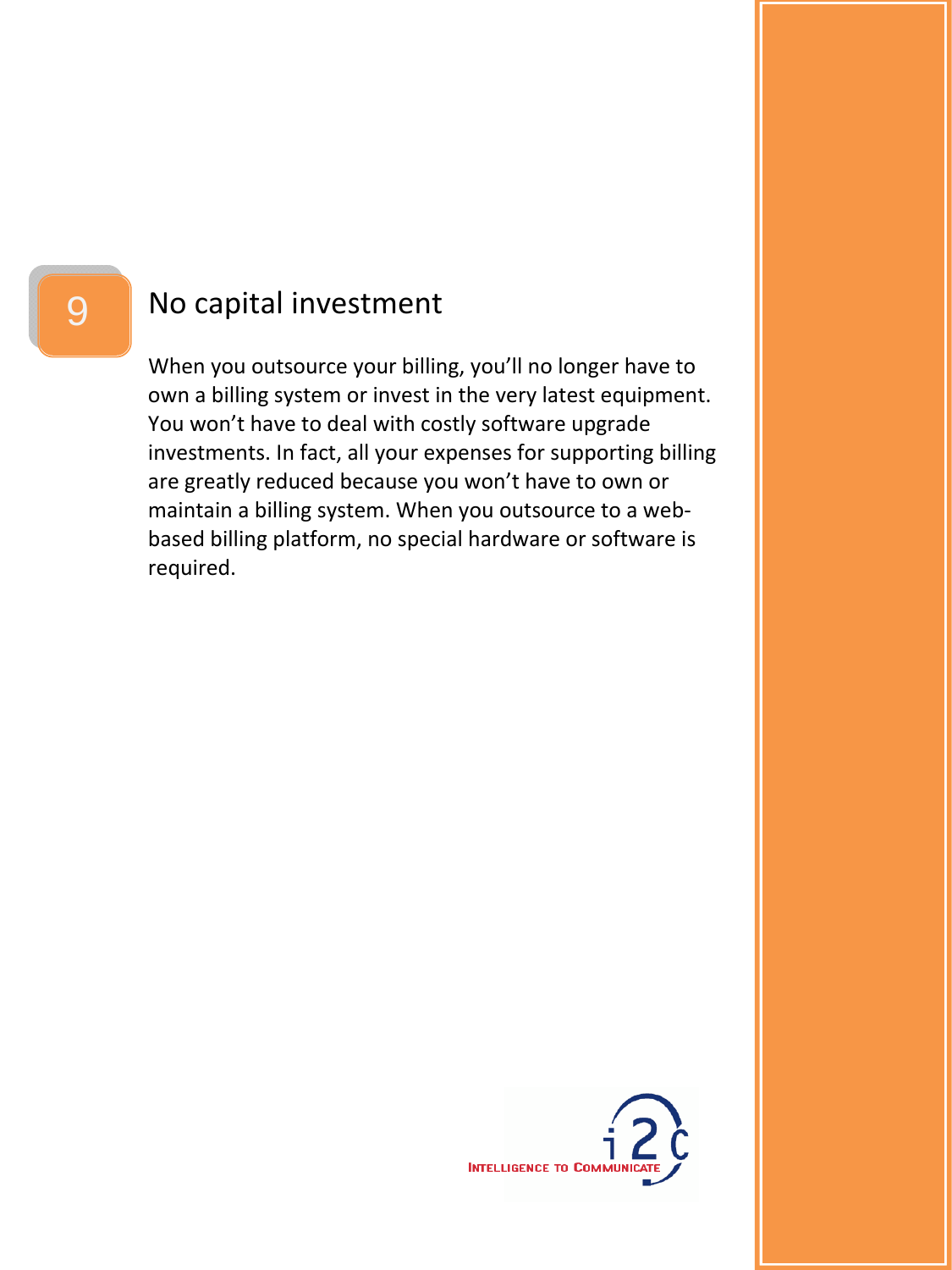### Your patients

More time for patient care. Who wouldn't want to invest in that? No wonder industry experts agree that it's not only smart, but it also makes good business sense to concentrate on your core competencies like quality patient care and outsource ancillary business functions, like billing, AR management and collections. If you let medical billing experts relieve your practice of insurance processing, you'll reduce your administrative headaches. Unburden your staff. And free up your time for what matters most — your patients.



10